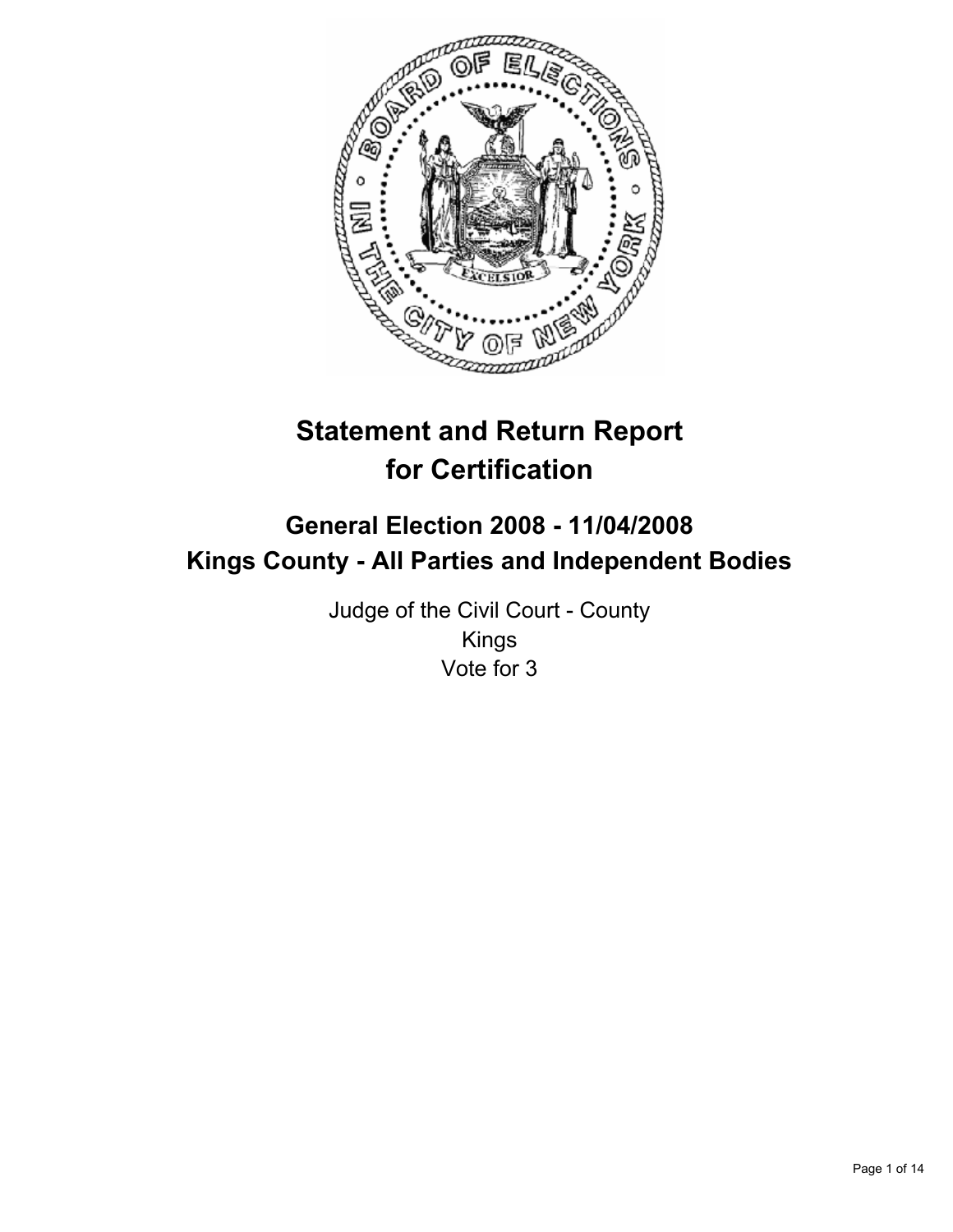

| <b>PUBLIC COUNTER</b>                 | 38,968 |  |
|---------------------------------------|--------|--|
| <b>EMERGENCY</b>                      | 345    |  |
| <b>ABSENTEE/MILITARY</b>              | 654    |  |
| <b>AFFIDAVIT</b>                      | 2,303  |  |
| <b>Total Ballots</b>                  | 42,334 |  |
| ALICE FISHER RUBIN (DEMOCRATIC)       | 25,695 |  |
| VINCENT F MARTUSCIELLO (REPUBLICAN)   | 884    |  |
| VINCENT F MARTUSCIELLO (CONSERVATIVE) | 91     |  |
| LOREN B SCHIFFMAN (DEMOCRATIC)        | 24,712 |  |
| THEODORE ALATSAS (REPUBLICAN)         | 1,074  |  |
| THEODORE ALATSAS (CONSERVATIVE)       | 99     |  |
| INGRID JOSEPH (DEMOCRATIC)            | 25,619 |  |
| PHILIP J SMALLMAN (REPUBLICAN)        | 852    |  |
| PHILIP J SMALLMAN (CONSERVATIVE)      | 86     |  |
| <b>Total Votes</b>                    | 79,112 |  |
| Unrecorded                            | 47,890 |  |

| PUBLIC COUNTER                        | 37,579 |
|---------------------------------------|--------|
| <b>EMERGENCY</b>                      | 788    |
| ABSENTEE/MILITARY                     | 964    |
| <b>AFFIDAVIT</b>                      | 1,333  |
| <b>Total Ballots</b>                  | 40,921 |
| ALICE FISHER RUBIN (DEMOCRATIC)       | 20,936 |
| VINCENT F MARTUSCIELLO (REPUBLICAN)   | 5,326  |
| VINCENT F MARTUSCIELLO (CONSERVATIVE) | 616    |
| LOREN B SCHIFFMAN (DEMOCRATIC)        | 20,423 |
| THEODORE ALATSAS (REPUBLICAN)         | 5,031  |
| THEODORE ALATSAS (CONSERVATIVE)       | 613    |
| INGRID JOSEPH (DEMOCRATIC)            | 19,964 |
| PHILIP J SMALLMAN (REPUBLICAN)        | 5,339  |
| PHILIP J SMALLMAN (CONSERVATIVE)      | 610    |
| <b>ISRAEL GLASSER (WRITE-IN)</b>      |        |
| RICHARD SMATT (WRITE-IN)              |        |
| WILLIAM COLTON (WRITE-IN)             |        |
| <b>Total Votes</b>                    | 78,861 |
| Unrecorded                            | 43,902 |
|                                       |        |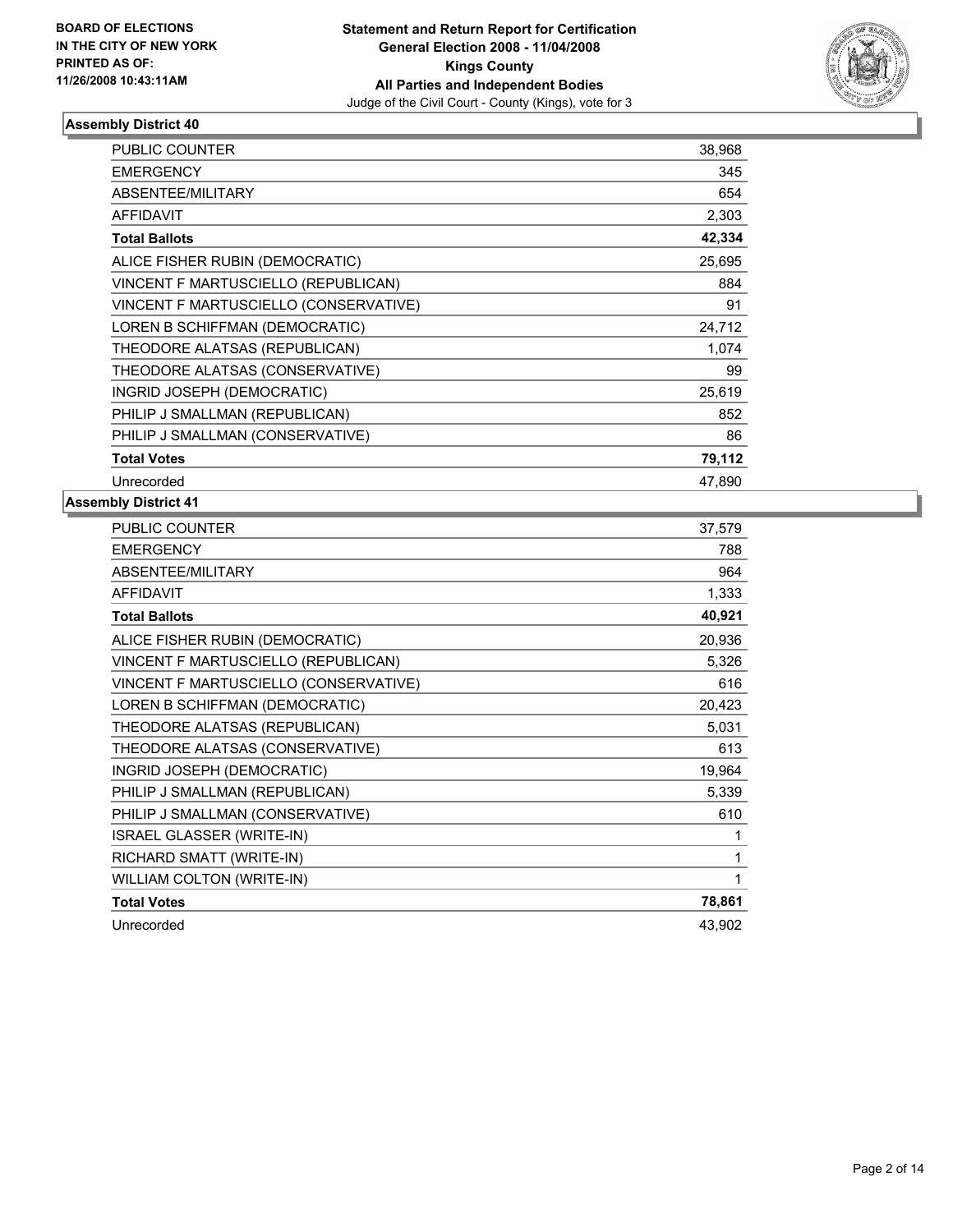

| PUBLIC COUNTER                        | 33,714 |  |
|---------------------------------------|--------|--|
| <b>EMERGENCY</b>                      | 168    |  |
| ABSENTEE/MILITARY                     | 837    |  |
| <b>AFFIDAVIT</b>                      | 1,701  |  |
| <b>Total Ballots</b>                  | 36,669 |  |
| ALICE FISHER RUBIN (DEMOCRATIC)       | 22,410 |  |
| VINCENT F MARTUSCIELLO (REPUBLICAN)   | 1,539  |  |
| VINCENT F MARTUSCIELLO (CONSERVATIVE) | 188    |  |
| LOREN B SCHIFFMAN (DEMOCRATIC)        | 21,833 |  |
| THEODORE ALATSAS (REPUBLICAN)         | 1,539  |  |
| THEODORE ALATSAS (CONSERVATIVE)       | 196    |  |
| INGRID JOSEPH (DEMOCRATIC)            | 22,664 |  |
| PHILIP J SMALLMAN (REPUBLICAN)        | 1,695  |  |
| PHILIP J SMALLMAN (CONSERVATIVE)      | 212    |  |
| <b>Total Votes</b>                    | 72,276 |  |
| Unrecorded                            | 37,731 |  |

| PUBLIC COUNTER                        | 36,383 |
|---------------------------------------|--------|
| <b>EMERGENCY</b>                      | 430    |
| ABSENTEE/MILITARY                     | 1,125  |
| <b>AFFIDAVIT</b>                      | 1,699  |
| <b>Total Ballots</b>                  | 39,807 |
| ALICE FISHER RUBIN (DEMOCRATIC)       | 24,598 |
| VINCENT F MARTUSCIELLO (REPUBLICAN)   | 1,343  |
| VINCENT F MARTUSCIELLO (CONSERVATIVE) | 432    |
| LOREN B SCHIFFMAN (DEMOCRATIC)        | 24,148 |
| THEODORE ALATSAS (REPUBLICAN)         | 1,355  |
| THEODORE ALATSAS (CONSERVATIVE)       | 435    |
| INGRID JOSEPH (DEMOCRATIC)            | 25,186 |
| PHILIP J SMALLMAN (REPUBLICAN)        | 1,445  |
| PHILIP J SMALLMAN (CONSERVATIVE)      | 447    |
| <b>Total Votes</b>                    | 79,389 |
| Unrecorded                            | 40.032 |
|                                       |        |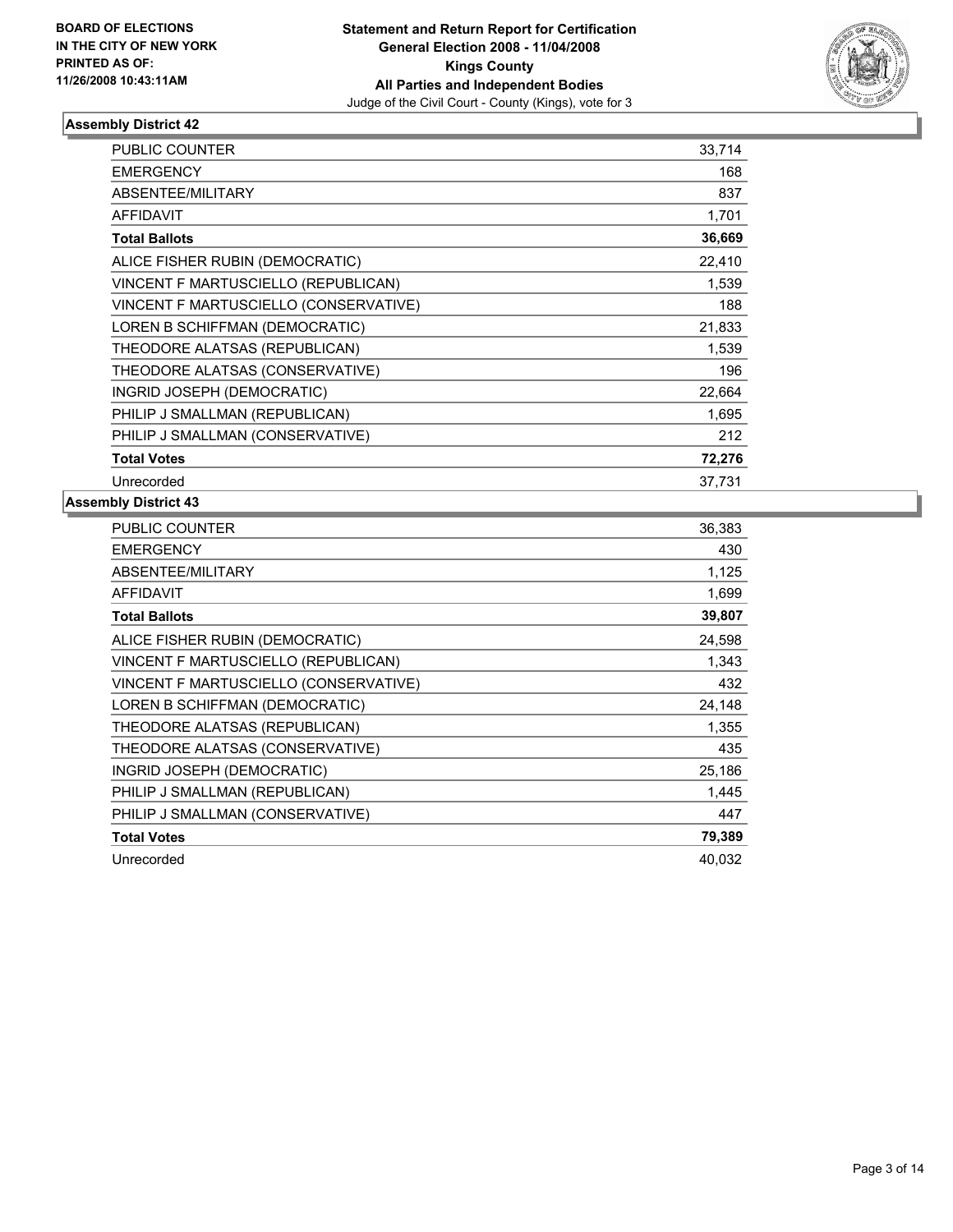

| PUBLIC COUNTER                        | 37,128 |
|---------------------------------------|--------|
| <b>EMERGENCY</b>                      | 656    |
| ABSENTEE/MILITARY                     | 1,301  |
| <b>AFFIDAVIT</b>                      | 1,379  |
| <b>Total Ballots</b>                  | 40,891 |
| ALICE FISHER RUBIN (DEMOCRATIC)       | 23.248 |
| VINCENT F MARTUSCIELLO (REPUBLICAN)   | 4,634  |
| VINCENT F MARTUSCIELLO (CONSERVATIVE) | 665    |
| LOREN B SCHIFFMAN (DEMOCRATIC)        | 22,578 |
| THEODORE ALATSAS (REPUBLICAN)         | 4,342  |
| THEODORE ALATSAS (CONSERVATIVE)       | 682    |
| INGRID JOSEPH (DEMOCRATIC)            | 22,346 |
| PHILIP J SMALLMAN (REPUBLICAN)        | 4,550  |
| PHILIP J SMALLMAN (CONSERVATIVE)      | 671    |
| ALAN CHAPELL (WRITE-IN)               |        |
| ANYA KHAIT (WRITE-IN)                 |        |
| DIANE JOHNSON (WRITE-IN)              | 1      |
| KATHERINE STOEHR (WRITE-IN)           | 1      |
| KEVIN P. CARROLL (WRITE-IN)           | 1      |
| LAURA SHMISHKING (WRITE-IN)           | 1      |
| LAWRENCE KNIPEL (WRITE-IN)            | 1      |
| PAUL NEWELL (WRITE-IN)                | 1      |
| RICH BRUNER (WRITE-IN)                | 1      |
| SAMMUEL HIMMELSTEIN (WRITE-IN)        | 1      |
| SEAN HARVEY (WRITE-IN)                | 1      |
| SHEVSI GANZWEIG (WRITE-IN)            | 1      |
| <b>Total Votes</b>                    | 83,728 |
| Unrecorded                            | 38,945 |

| <b>PUBLIC COUNTER</b>                 | 26,973 |
|---------------------------------------|--------|
| <b>EMERGENCY</b>                      | 191    |
| ABSENTEE/MILITARY                     | 782    |
| <b>AFFIDAVIT</b>                      | 1,107  |
| <b>Total Ballots</b>                  | 29,362 |
| ALICE FISHER RUBIN (DEMOCRATIC)       | 9,798  |
| VINCENT F MARTUSCIELLO (REPUBLICAN)   | 7,483  |
| VINCENT F MARTUSCIELLO (CONSERVATIVE) | 783    |
| LOREN B SCHIFFMAN (DEMOCRATIC)        | 9,437  |
| THEODORE ALATSAS (REPUBLICAN)         | 7,178  |
| THEODORE ALATSAS (CONSERVATIVE)       | 758    |
| INGRID JOSEPH (DEMOCRATIC)            | 8,475  |
| PHILIP J SMALLMAN (REPUBLICAN)        | 7,691  |
| PHILIP J SMALLMAN (CONSERVATIVE)      | 742    |
| DORA THE EXPLORER (WRITE-IN)          |        |
| <b>Total Votes</b>                    | 52,346 |
| Unrecorded                            | 35,740 |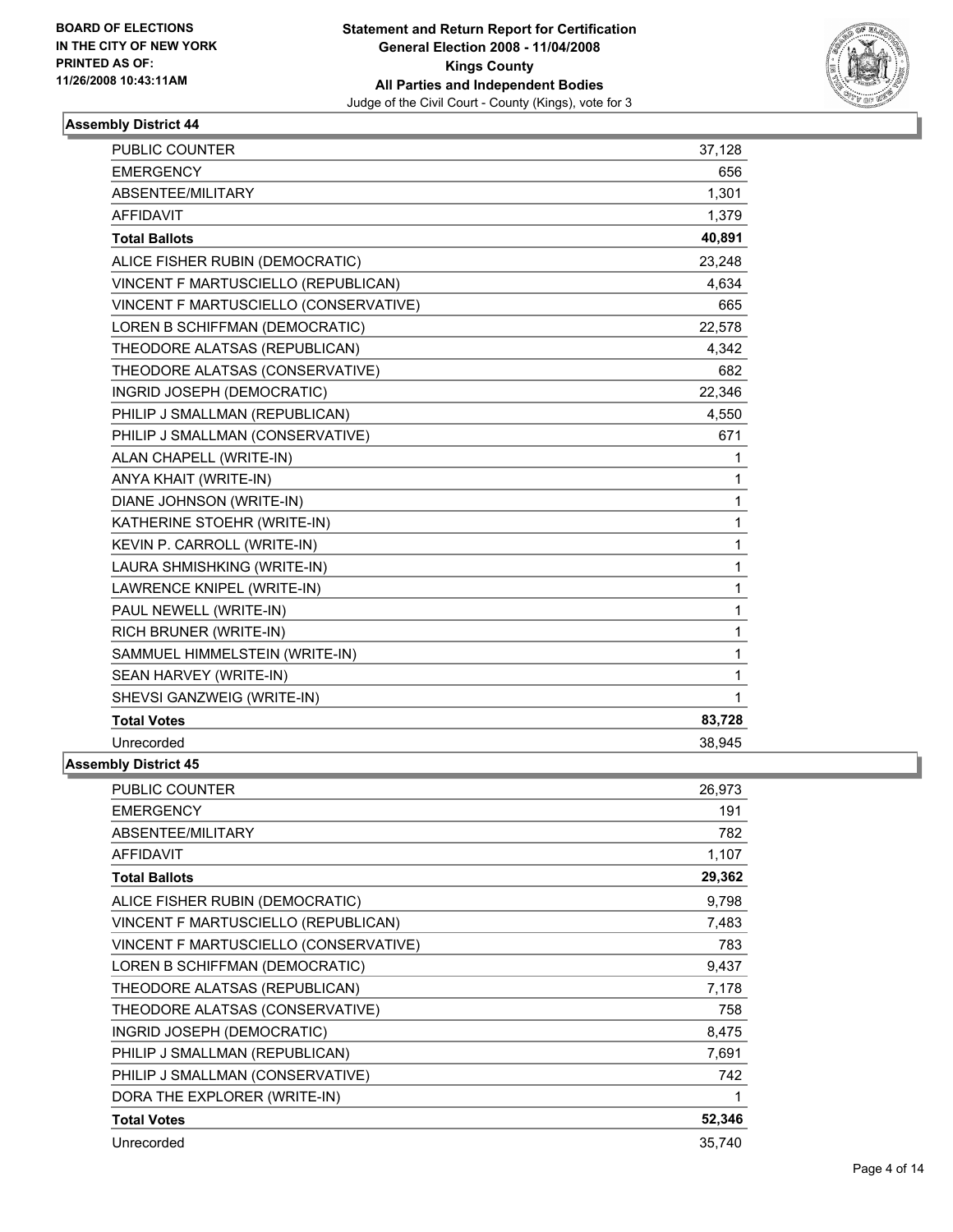

| <b>PUBLIC COUNTER</b>                 | 32,593 |
|---------------------------------------|--------|
| <b>EMERGENCY</b>                      | 179    |
| ABSENTEE/MILITARY                     | 992    |
| <b>AFFIDAVIT</b>                      | 1,397  |
| <b>Total Ballots</b>                  | 35,340 |
| ALICE FISHER RUBIN (DEMOCRATIC)       | 14,442 |
| VINCENT F MARTUSCIELLO (REPUBLICAN)   | 6,501  |
| VINCENT F MARTUSCIELLO (CONSERVATIVE) | 728    |
| LOREN B SCHIFFMAN (DEMOCRATIC)        | 13,871 |
| THEODORE ALATSAS (REPUBLICAN)         | 6,003  |
| THEODORE ALATSAS (CONSERVATIVE)       | 721    |
| INGRID JOSEPH (DEMOCRATIC)            | 13,704 |
| PHILIP J SMALLMAN (REPUBLICAN)        | 5,982  |
| PHILIP J SMALLMAN (CONSERVATIVE)      | 707    |
| JEFFREY SUNSHINE (WRITE-IN)           |        |
| THERESA CICCOTTO (WRITE-IN)           |        |
| <b>Total Votes</b>                    | 62,661 |
| Unrecorded                            | 43,359 |

| PUBLIC COUNTER                        | 24,346 |
|---------------------------------------|--------|
| <b>EMERGENCY</b>                      | 108    |
| ABSENTEE/MILITARY                     | 671    |
| <b>AFFIDAVIT</b>                      | 928    |
| <b>Total Ballots</b>                  | 26,180 |
| ALICE FISHER RUBIN (DEMOCRATIC)       | 8,965  |
| VINCENT F MARTUSCIELLO (REPUBLICAN)   | 6,405  |
| VINCENT F MARTUSCIELLO (CONSERVATIVE) | 528    |
| LOREN B SCHIFFMAN (DEMOCRATIC)        | 8,696  |
| THEODORE ALATSAS (REPUBLICAN)         | 5,571  |
| THEODORE ALATSAS (CONSERVATIVE)       | 492    |
| INGRID JOSEPH (DEMOCRATIC)            | 8,296  |
| PHILIP J SMALLMAN (REPUBLICAN)        | 5,593  |
| PHILIP J SMALLMAN (CONSERVATIVE)      | 478    |
| RAY C STANZ (WRITE-IN)                | 1      |
| <b>Total Votes</b>                    | 45,025 |
| Unrecorded                            | 33,515 |
|                                       |        |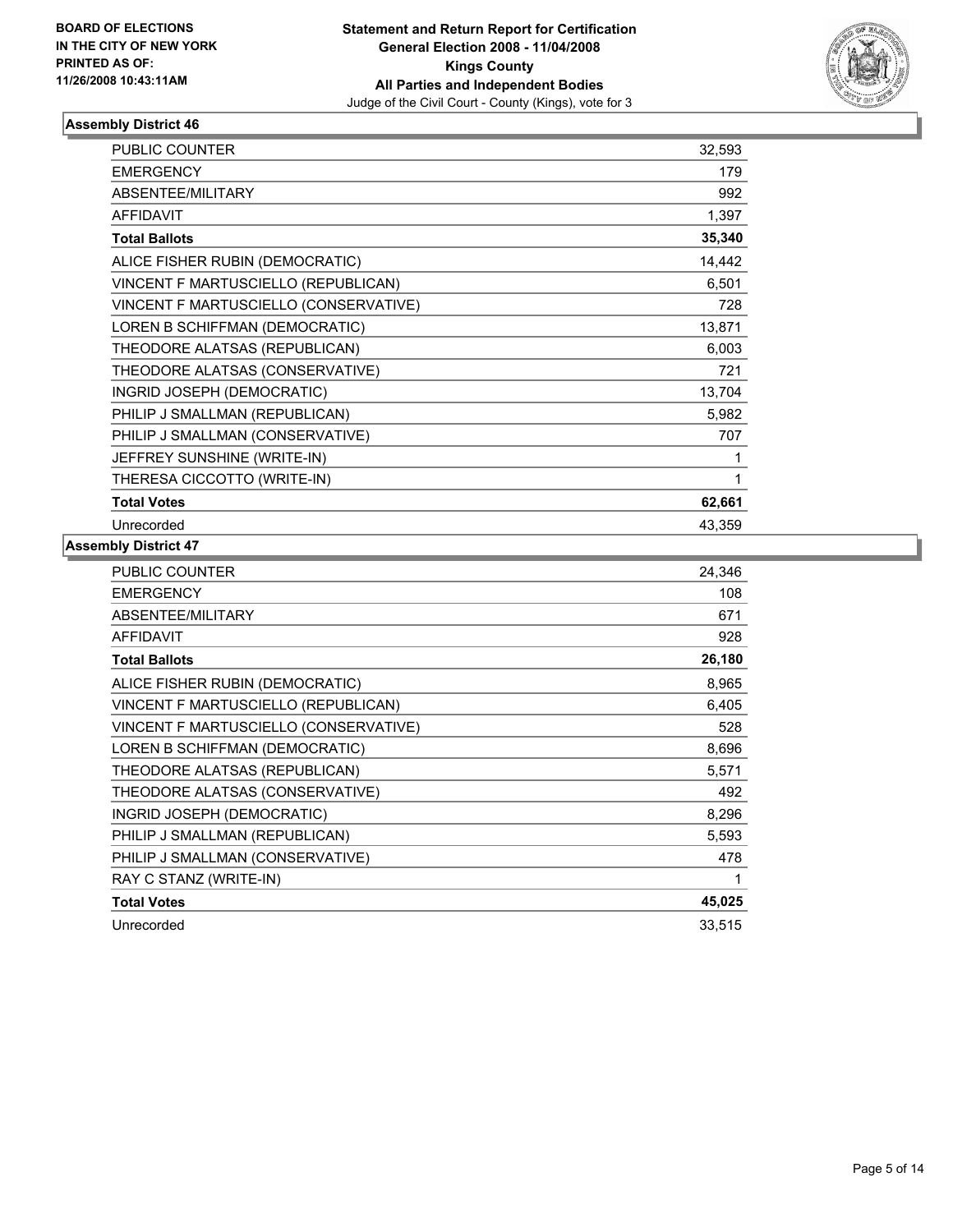

| <b>PUBLIC COUNTER</b>                 | 25,156         |  |
|---------------------------------------|----------------|--|
| <b>EMERGENCY</b>                      | 15             |  |
| <b>ABSENTEE/MILITARY</b>              | 587            |  |
| <b>AFFIDAVIT</b>                      | 705            |  |
| <b>Total Ballots</b>                  | 26,971         |  |
| ALICE FISHER RUBIN (DEMOCRATIC)       | 7,738          |  |
| VINCENT F MARTUSCIELLO (REPUBLICAN)   | 7,036          |  |
| VINCENT F MARTUSCIELLO (CONSERVATIVE) | 987            |  |
| LOREN B SCHIFFMAN (DEMOCRATIC)        | 7,261          |  |
| THEODORE ALATSAS (REPUBLICAN)         | 6,764          |  |
| THEODORE ALATSAS (CONSERVATIVE)       | 947            |  |
| INGRID JOSEPH (DEMOCRATIC)            | 6,518          |  |
| PHILIP J SMALLMAN (REPUBLICAN)        | 7,038          |  |
| PHILIP J SMALLMAN (CONSERVATIVE)      | 930            |  |
| BARRY ROSENBERG (WRITE-IN)            |                |  |
| SHAYA MARCUS (WRITE-IN)               | $\overline{2}$ |  |
| VIVI ROSENBERG (WRITE-IN)             |                |  |
| <b>Total Votes</b>                    | 45,223         |  |
| Unrecorded                            | 35,690         |  |

| PUBLIC COUNTER                        | 22,609 |
|---------------------------------------|--------|
| <b>EMERGENCY</b>                      | 107    |
| ABSENTEE/MILITARY                     | 589    |
| <b>AFFIDAVIT</b>                      | 787    |
| <b>Total Ballots</b>                  | 24,214 |
| ALICE FISHER RUBIN (DEMOCRATIC)       | 7,506  |
| VINCENT F MARTUSCIELLO (REPUBLICAN)   | 6,376  |
| VINCENT F MARTUSCIELLO (CONSERVATIVE) | 713    |
| LOREN B SCHIFFMAN (DEMOCRATIC)        | 7,226  |
| THEODORE ALATSAS (REPUBLICAN)         | 5,409  |
| THEODORE ALATSAS (CONSERVATIVE)       | 704    |
| INGRID JOSEPH (DEMOCRATIC)            | 7,021  |
| PHILIP J SMALLMAN (REPUBLICAN)        | 5,402  |
| PHILIP J SMALLMAN (CONSERVATIVE)      | 607    |
| PAUL WOOTEN (WRITE-IN)                |        |
| RICHARD VELASQUEZ (WRITE-IN)          | 1      |
| <b>Total Votes</b>                    | 40,966 |
| Unrecorded                            | 31,676 |
|                                       |        |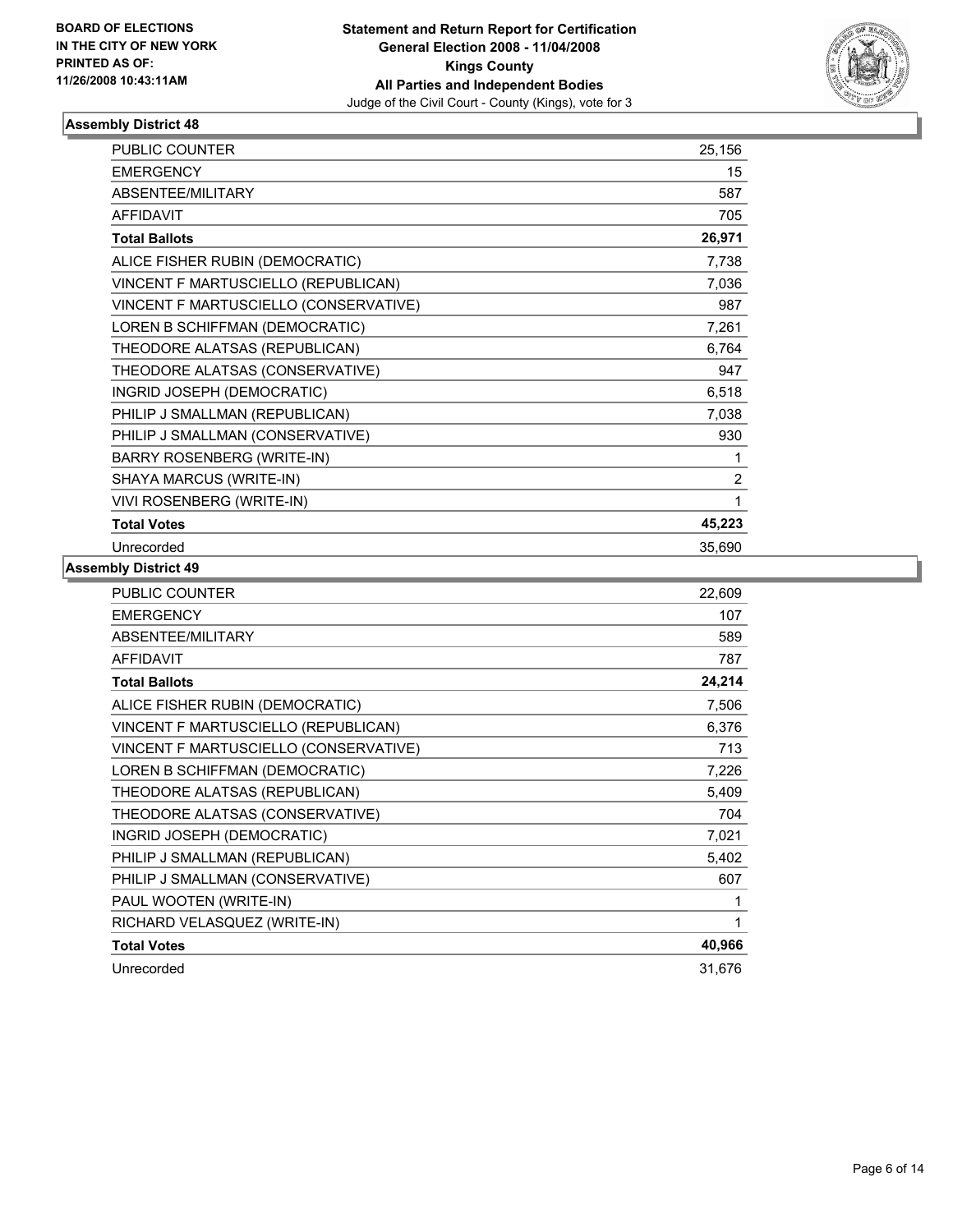

| <b>PUBLIC COUNTER</b>                 | 33,637 |  |
|---------------------------------------|--------|--|
| <b>EMERGENCY</b>                      | 639    |  |
| <b>ABSENTEE/MILITARY</b>              | 994    |  |
| <b>AFFIDAVIT</b>                      | 1,692  |  |
| <b>Total Ballots</b>                  | 37,192 |  |
| ALICE FISHER RUBIN (DEMOCRATIC)       | 20,936 |  |
| VINCENT F MARTUSCIELLO (REPUBLICAN)   | 2,880  |  |
| VINCENT F MARTUSCIELLO (CONSERVATIVE) | 285    |  |
| LOREN B SCHIFFMAN (DEMOCRATIC)        | 20,236 |  |
| THEODORE ALATSAS (REPUBLICAN)         | 2,735  |  |
| THEODORE ALATSAS (CONSERVATIVE)       | 285    |  |
| INGRID JOSEPH (DEMOCRATIC)            | 20,517 |  |
| PHILIP J SMALLMAN (REPUBLICAN)        | 2,657  |  |
| PHILIP J SMALLMAN (CONSERVATIVE)      | 287    |  |
| <b>Total Votes</b>                    | 70,818 |  |
| Unrecorded                            | 40.758 |  |

| <b>PUBLIC COUNTER</b>                 | 23,102 |
|---------------------------------------|--------|
| <b>EMERGENCY</b>                      | 634    |
| ABSENTEE/MILITARY                     | 464    |
| <b>AFFIDAVIT</b>                      | 1,137  |
| <b>Total Ballots</b>                  | 25,440 |
| ALICE FISHER RUBIN (DEMOCRATIC)       | 13,128 |
| VINCENT F MARTUSCIELLO (REPUBLICAN)   | 2,039  |
| VINCENT F MARTUSCIELLO (CONSERVATIVE) | 291    |
| LOREN B SCHIFFMAN (DEMOCRATIC)        | 12,194 |
| THEODORE ALATSAS (REPUBLICAN)         | 1,919  |
| THEODORE ALATSAS (CONSERVATIVE)       | 274    |
| INGRID JOSEPH (DEMOCRATIC)            | 12,748 |
| PHILIP J SMALLMAN (REPUBLICAN)        | 1,887  |
| PHILIP J SMALLMAN (CONSERVATIVE)      | 250    |
| <b>GERARD KASSAR (WRITE-IN)</b>       |        |
| <b>Total Votes</b>                    | 44,731 |
| Unrecorded                            | 31,589 |
|                                       |        |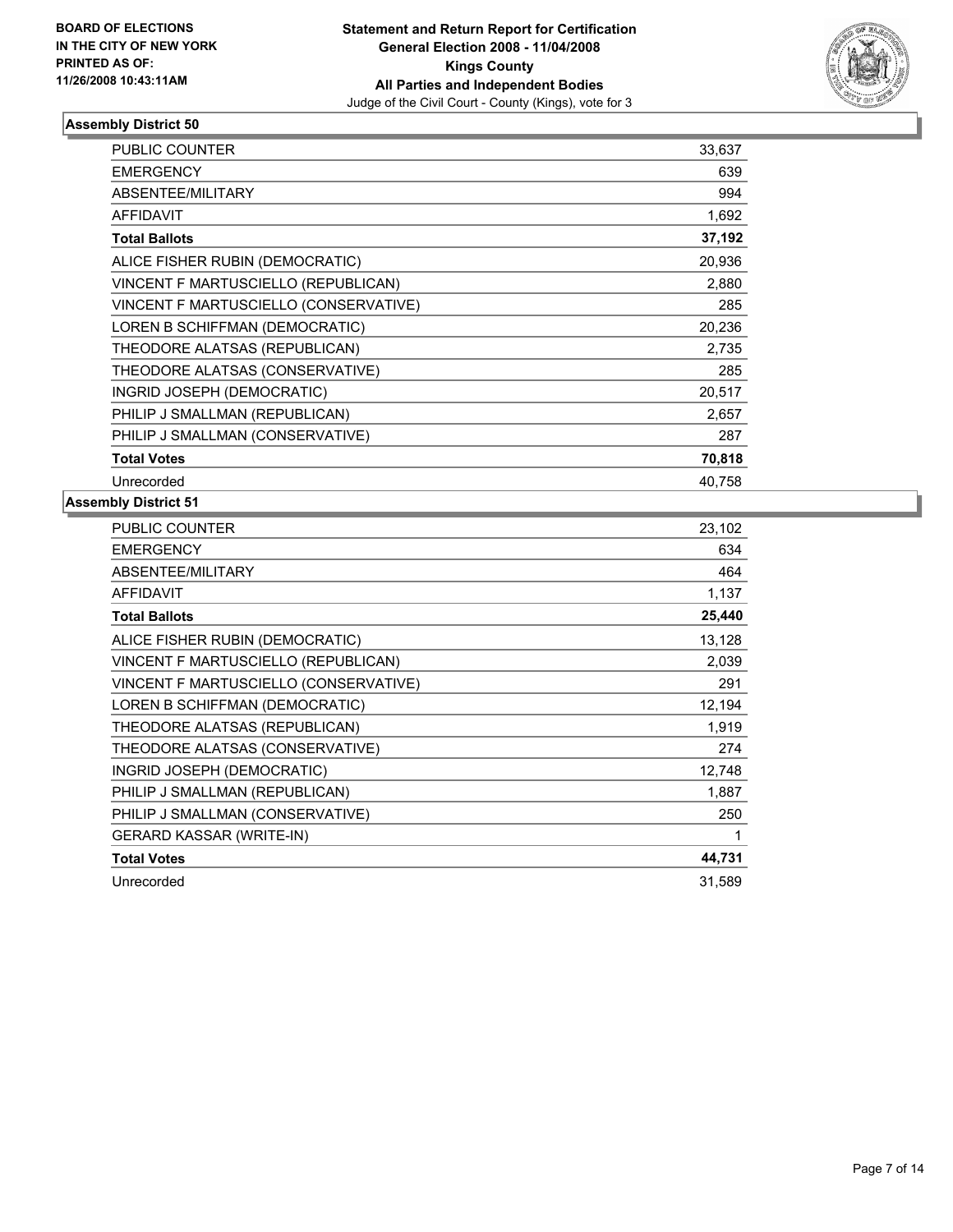

| PUBLIC COUNTER                        | 56,319  |  |
|---------------------------------------|---------|--|
| <b>EMERGENCY</b>                      | 952     |  |
| ABSENTEE/MILITARY                     | 3.084   |  |
| <b>AFFIDAVIT</b>                      | 2,053   |  |
| <b>Total Ballots</b>                  | 63.398  |  |
| ALICE FISHER RUBIN (DEMOCRATIC)       | 43,830  |  |
| VINCENT F MARTUSCIELLO (REPUBLICAN)   | 4,191   |  |
| VINCENT F MARTUSCIELLO (CONSERVATIVE) | 487     |  |
| LOREN B SCHIFFMAN (DEMOCRATIC)        | 42,652  |  |
| THEODORE ALATSAS (REPUBLICAN)         | 3,915   |  |
| THEODORE ALATSAS (CONSERVATIVE)       | 475     |  |
| INGRID JOSEPH (DEMOCRATIC)            | 42,799  |  |
| PHILIP J SMALLMAN (REPUBLICAN)        | 4,007   |  |
| PHILIP J SMALLMAN (CONSERVATIVE)      | 473     |  |
| ADAM MEYERS (WRITE-IN)                | 1       |  |
| ANGELA FERRARO (WRITE-IN)             | 1       |  |
| CRAIG EATON (WRITE-IN)                | 1       |  |
| FRANCES HARRINGTON (WRITE-IN)         | 1       |  |
| MICHAEL MORGAN (WRITE-IN)             | 1       |  |
| MICHAEL PANDI (WRITE-IN)              | 1       |  |
| NATE DUDLEY (WRITE-IN)                | 1       |  |
| SABINE ROSENSTEIN (WRITE-IN)          | 1       |  |
| <b>Total Votes</b>                    | 142,837 |  |
| Unrecorded                            | 47,357  |  |
|                                       |         |  |

| PUBLIC COUNTER                        | 33,825 |
|---------------------------------------|--------|
| <b>EMERGENCY</b>                      | 437    |
| ABSENTEE/MILITARY                     | 627    |
| <b>AFFIDAVIT</b>                      | 1,879  |
| <b>Total Ballots</b>                  | 36,896 |
| ALICE FISHER RUBIN (DEMOCRATIC)       | 21,666 |
| VINCENT F MARTUSCIELLO (REPUBLICAN)   | 1,425  |
| VINCENT F MARTUSCIELLO (CONSERVATIVE) | 167    |
| LOREN B SCHIFFMAN (DEMOCRATIC)        | 20,789 |
| THEODORE ALATSAS (REPUBLICAN)         | 1,338  |
| THEODORE ALATSAS (CONSERVATIVE)       | 147    |
| INGRID JOSEPH (DEMOCRATIC)            | 21,514 |
| PHILIP J SMALLMAN (REPUBLICAN)        | 1,287  |
| PHILIP J SMALLMAN (CONSERVATIVE)      | 155    |
| <b>Total Votes</b>                    | 68,488 |
| Unrecorded                            | 42,200 |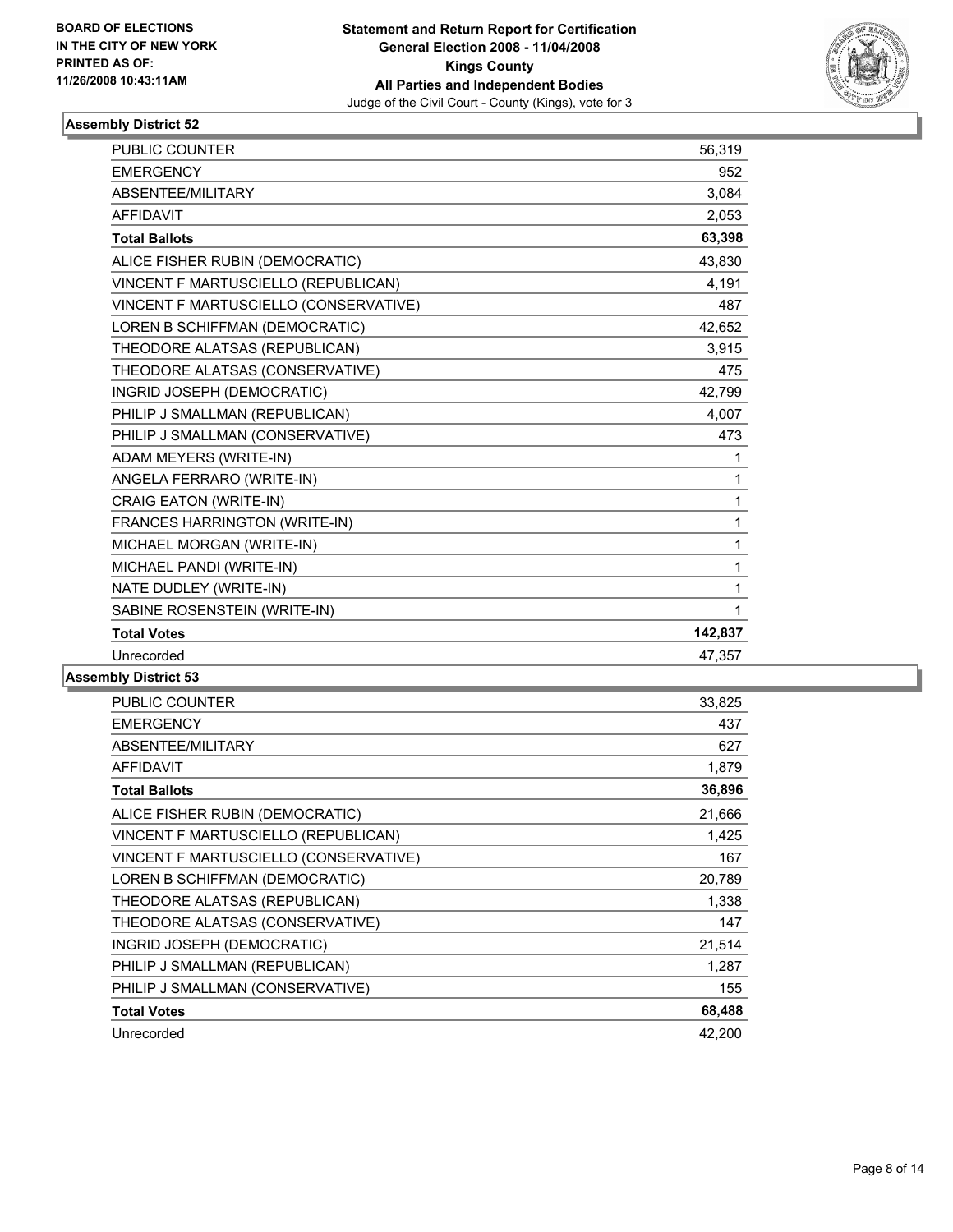

| <b>PUBLIC COUNTER</b>                 | 28,649 |
|---------------------------------------|--------|
| <b>EMERGENCY</b>                      | 328    |
| ABSENTEE/MILITARY                     | 359    |
| <b>AFFIDAVIT</b>                      | 2,102  |
| <b>Total Ballots</b>                  | 31,488 |
| ALICE FISHER RUBIN (DEMOCRATIC)       | 18,034 |
| VINCENT F MARTUSCIELLO (REPUBLICAN)   | 853    |
| VINCENT F MARTUSCIELLO (CONSERVATIVE) | 111    |
| LOREN B SCHIFFMAN (DEMOCRATIC)        | 17,241 |
| THEODORE ALATSAS (REPUBLICAN)         | 816    |
| THEODORE ALATSAS (CONSERVATIVE)       | 115    |
| INGRID JOSEPH (DEMOCRATIC)            | 17,928 |
| PHILIP J SMALLMAN (REPUBLICAN)        | 774    |
| PHILIP J SMALLMAN (CONSERVATIVE)      | 108    |
| <b>JASON MCMAHON (WRITE-IN)</b>       |        |
| <b>Total Votes</b>                    | 55,981 |
| Unrecorded                            | 38,483 |

| PUBLIC COUNTER                        | 35,363 |
|---------------------------------------|--------|
| <b>EMERGENCY</b>                      | 39     |
| ABSENTEE/MILITARY                     | 620    |
| <b>AFFIDAVIT</b>                      | 2,321  |
| <b>Total Ballots</b>                  | 38,387 |
| ALICE FISHER RUBIN (DEMOCRATIC)       | 24,141 |
| VINCENT F MARTUSCIELLO (REPUBLICAN)   | 359    |
| VINCENT F MARTUSCIELLO (CONSERVATIVE) | 59     |
| LOREN B SCHIFFMAN (DEMOCRATIC)        | 23,274 |
| THEODORE ALATSAS (REPUBLICAN)         | 358    |
| THEODORE ALATSAS (CONSERVATIVE)       | 69     |
| INGRID JOSEPH (DEMOCRATIC)            | 24,119 |
| PHILIP J SMALLMAN (REPUBLICAN)        | 362    |
| PHILIP J SMALLMAN (CONSERVATIVE)      | 81     |
| <b>Total Votes</b>                    | 72,822 |
| Unrecorded                            | 42.339 |
|                                       |        |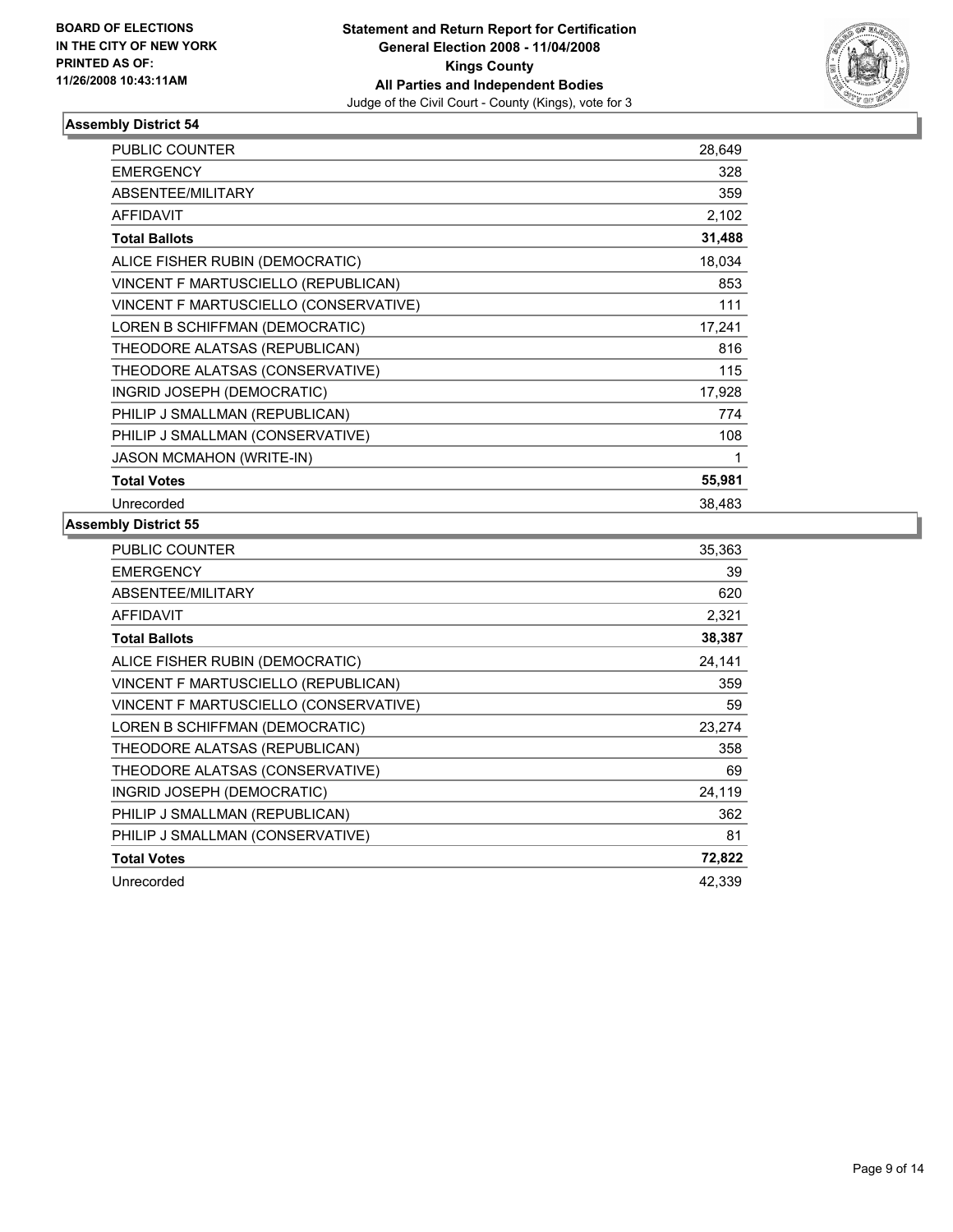

| <b>PUBLIC COUNTER</b>                 | 39,217 |
|---------------------------------------|--------|
| <b>EMERGENCY</b>                      | 514    |
| ABSENTEE/MILITARY                     | 831    |
| <b>AFFIDAVIT</b>                      | 2,459  |
| <b>Total Ballots</b>                  | 43,074 |
| ALICE FISHER RUBIN (DEMOCRATIC)       | 27,324 |
| VINCENT F MARTUSCIELLO (REPUBLICAN)   | 358    |
| VINCENT F MARTUSCIELLO (CONSERVATIVE) | 81     |
| LOREN B SCHIFFMAN (DEMOCRATIC)        | 26,446 |
| THEODORE ALATSAS (REPUBLICAN)         | 397    |
| THEODORE ALATSAS (CONSERVATIVE)       | 117    |
| INGRID JOSEPH (DEMOCRATIC)            | 27,141 |
| PHILIP J SMALLMAN (REPUBLICAN)        | 360    |
| PHILIP J SMALLMAN (CONSERVATIVE)      | 128    |
| NADJWA NORTON (WRITE-IN)              |        |
| <b>Total Votes</b>                    | 82,353 |
| Unrecorded                            | 46.869 |

| PUBLIC COUNTER                        | 47,830  |
|---------------------------------------|---------|
| <b>EMERGENCY</b>                      | 268     |
| ABSENTEE/MILITARY                     | 1,827   |
| <b>AFFIDAVIT</b>                      | 2,271   |
| <b>Total Ballots</b>                  | 52,504  |
| ALICE FISHER RUBIN (DEMOCRATIC)       | 35,128  |
| VINCENT F MARTUSCIELLO (REPUBLICAN)   | 786     |
| VINCENT F MARTUSCIELLO (CONSERVATIVE) | 127     |
| LOREN B SCHIFFMAN (DEMOCRATIC)        | 34,118  |
| THEODORE ALATSAS (REPUBLICAN)         | 798     |
| THEODORE ALATSAS (CONSERVATIVE)       | 121     |
| INGRID JOSEPH (DEMOCRATIC)            | 35,067  |
| PHILIP J SMALLMAN (REPUBLICAN)        | 771     |
| PHILIP J SMALLMAN (CONSERVATIVE)      | 124     |
| <b>Total Votes</b>                    | 107,040 |
| Unrecorded                            | 50.472  |
|                                       |         |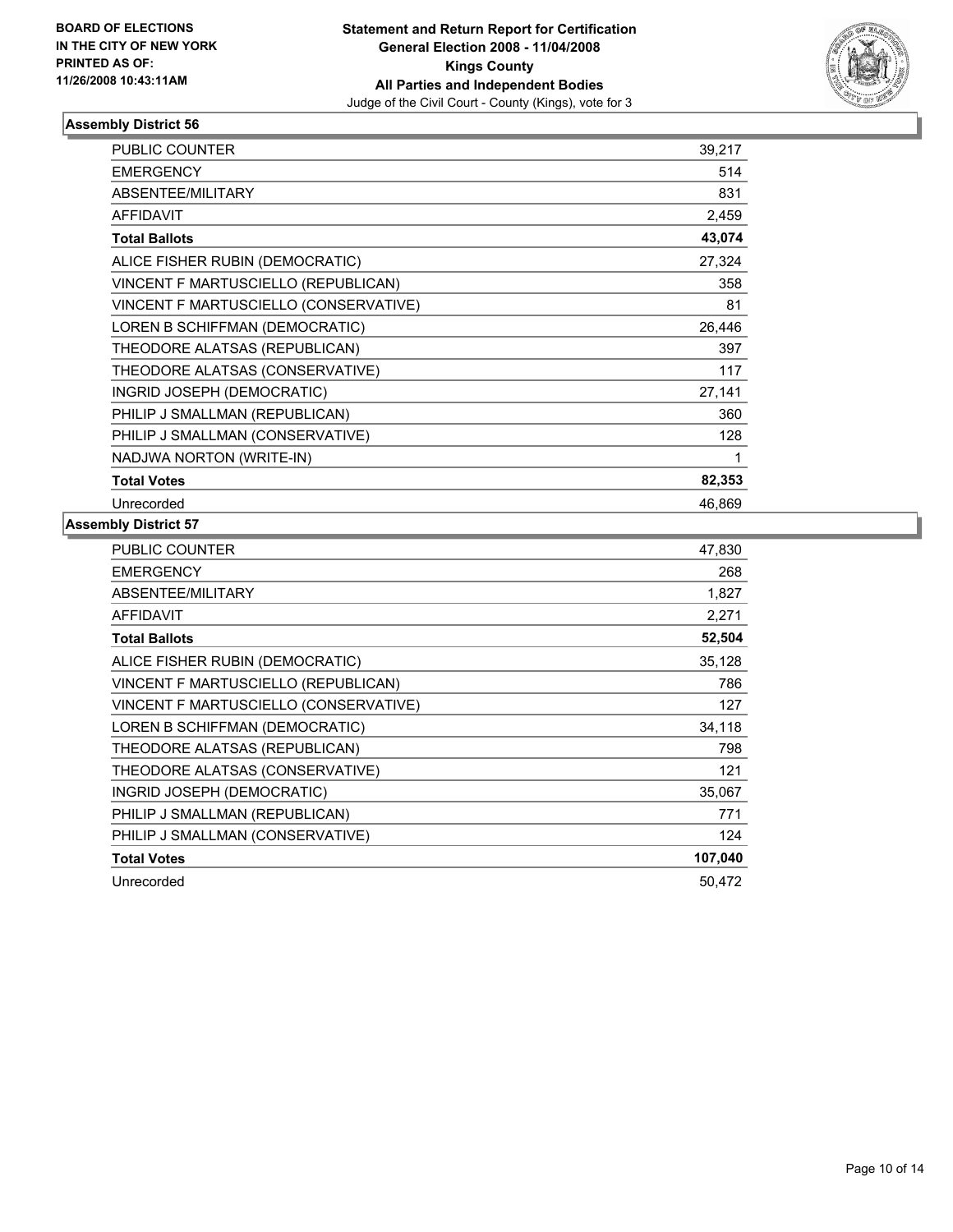

| PUBLIC COUNTER                        | 37,027 |  |
|---------------------------------------|--------|--|
| <b>EMERGENCY</b>                      | 123    |  |
| ABSENTEE/MILITARY                     | 1,079  |  |
| <b>AFFIDAVIT</b>                      | 1,759  |  |
| <b>Total Ballots</b>                  | 40,090 |  |
| ALICE FISHER RUBIN (DEMOCRATIC)       | 26,911 |  |
| VINCENT F MARTUSCIELLO (REPUBLICAN)   | 559    |  |
| VINCENT F MARTUSCIELLO (CONSERVATIVE) | 97     |  |
| LOREN B SCHIFFMAN (DEMOCRATIC)        | 26,417 |  |
| THEODORE ALATSAS (REPUBLICAN)         | 512    |  |
| THEODORE ALATSAS (CONSERVATIVE)       | 116    |  |
| INGRID JOSEPH (DEMOCRATIC)            | 27,680 |  |
| PHILIP J SMALLMAN (REPUBLICAN)        | 506    |  |
| PHILIP J SMALLMAN (CONSERVATIVE)      | 100    |  |
| <b>Total Votes</b>                    | 82,898 |  |
| Unrecorded                            | 37,372 |  |

| PUBLIC COUNTER                        | 39,353 |
|---------------------------------------|--------|
| <b>EMERGENCY</b>                      | 488    |
| ABSENTEE/MILITARY                     | 922    |
| <b>AFFIDAVIT</b>                      | 1,537  |
| <b>Total Ballots</b>                  | 42,416 |
| ALICE FISHER RUBIN (DEMOCRATIC)       | 21,587 |
| VINCENT F MARTUSCIELLO (REPUBLICAN)   | 6,983  |
| VINCENT F MARTUSCIELLO (CONSERVATIVE) | 847    |
| LOREN B SCHIFFMAN (DEMOCRATIC)        | 21,079 |
| THEODORE ALATSAS (REPUBLICAN)         | 6,285  |
| THEODORE ALATSAS (CONSERVATIVE)       | 784    |
| INGRID JOSEPH (DEMOCRATIC)            | 21,226 |
| PHILIP J SMALLMAN (REPUBLICAN)        | 6,410  |
| PHILIP J SMALLMAN (CONSERVATIVE)      | 1,115  |
| <b>BOB BRAUSCH (WRITE-IN)</b>         |        |
| CHAPMAN HOGH (WRITE-IN)               |        |
| JOHN OHEARN (WRITE-IN)                |        |
| STEWART B MILSTEIN (WRITE-IN)         |        |
| <b>Total Votes</b>                    | 86,320 |
| Unrecorded                            | 40,928 |
|                                       |        |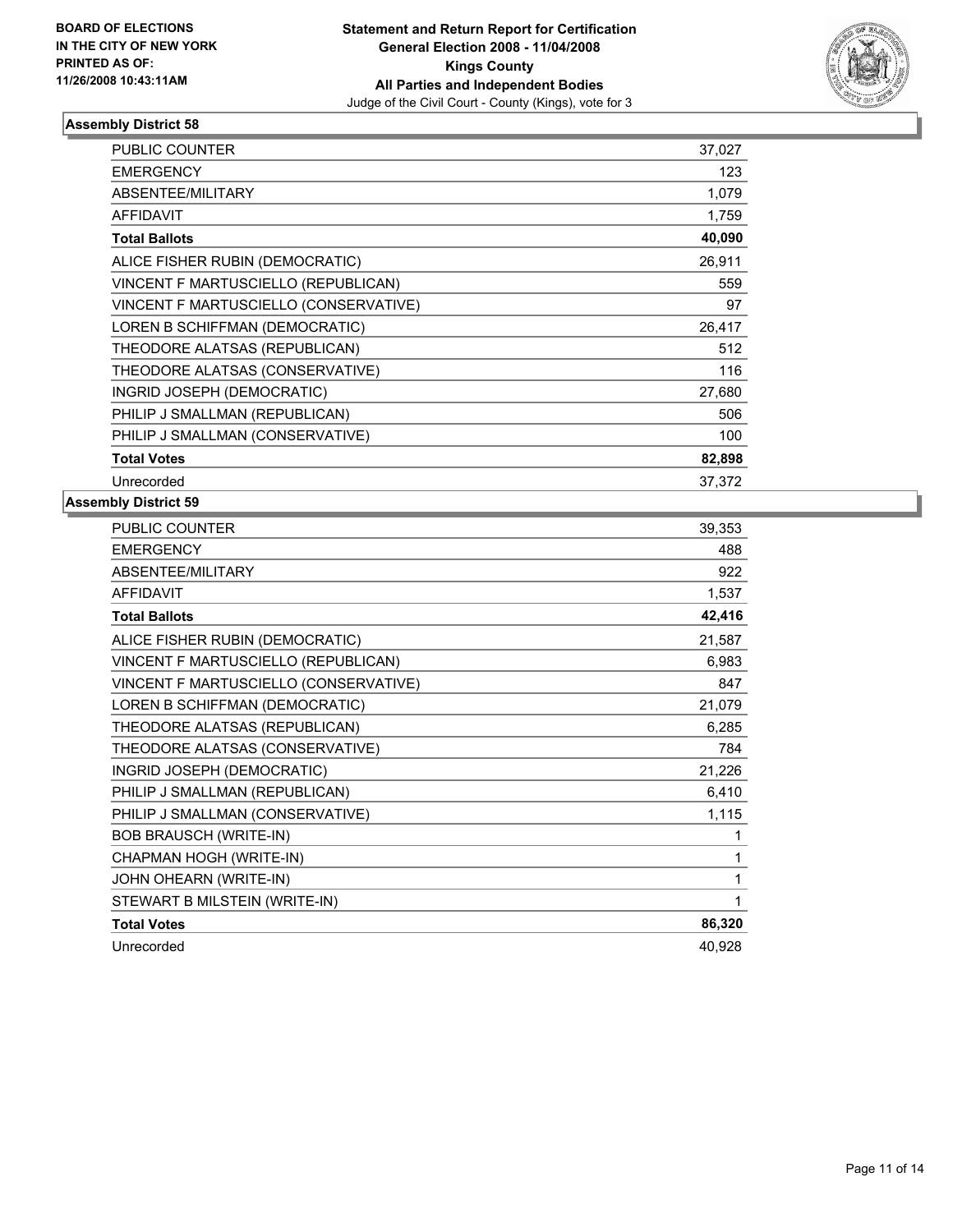

| <b>PUBLIC COUNTER</b>                 | 14,093 |
|---------------------------------------|--------|
| <b>EMERGENCY</b>                      | 15     |
| ABSENTEE/MILITARY                     | 459    |
| <b>AFFIDAVIT</b>                      | 482    |
| <b>Total Ballots</b>                  | 15,129 |
| ALICE FISHER RUBIN (DEMOCRATIC)       | 5,962  |
| VINCENT F MARTUSCIELLO (REPUBLICAN)   | 3,869  |
| VINCENT F MARTUSCIELLO (CONSERVATIVE) | 664    |
| LOREN B SCHIFFMAN (DEMOCRATIC)        | 5,792  |
| THEODORE ALATSAS (REPUBLICAN)         | 3,553  |
| THEODORE ALATSAS (CONSERVATIVE)       | 644    |
| INGRID JOSEPH (DEMOCRATIC)            | 5,832  |
| PHILIP J SMALLMAN (REPUBLICAN)        | 3,375  |
| PHILIP J SMALLMAN (CONSERVATIVE)      | 638    |
| JANET MACE (WRITE-IN)                 |        |
| <b>Total Votes</b>                    | 30,330 |
| Unrecorded                            | 15,057 |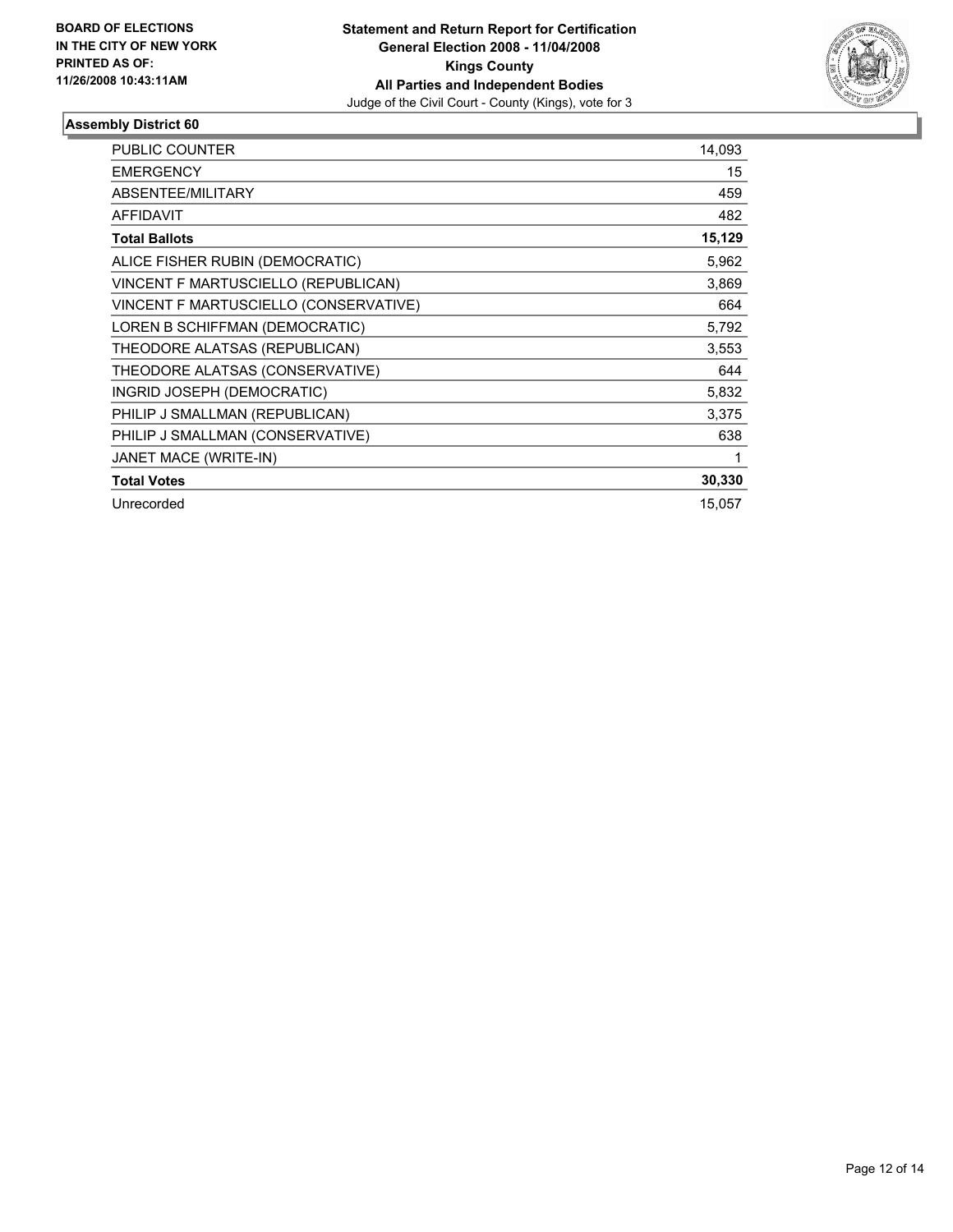

# **Total for Judge of the Civil Court - County (Kings) - Kings County**

| PUBLIC COUNTER                        | 703,864 |
|---------------------------------------|---------|
| <b>EMERGENCY</b>                      | 7,424   |
| ABSENTEE/MILITARY                     | 19,768  |
| <b>AFFIDAVIT</b>                      | 33,031  |
| <b>Total Ballots</b>                  | 768,703 |
| ALICE FISHER RUBIN (DEMOCRATIC)       | 423,983 |
| VINCENT F MARTUSCIELLO (REPUBLICAN)   | 71,829  |
| VINCENT F MARTUSCIELLO (CONSERVATIVE) | 8,947   |
| LOREN B SCHIFFMAN (DEMOCRATIC)        | 410,423 |
| THEODORE ALATSAS (REPUBLICAN)         | 66,892  |
| THEODORE ALATSAS (CONSERVATIVE)       | 8,794   |
| INGRID JOSEPH (DEMOCRATIC)            | 416,364 |
| PHILIP J SMALLMAN (REPUBLICAN)        | 67,983  |
| PHILIP J SMALLMAN (CONSERVATIVE)      | 8,949   |
| ADAM MEYERS (WRITE-IN)                | 1       |
| ALAN CHAPELL (WRITE-IN)               | 1       |
| ANGELA FERRARO (WRITE-IN)             | 1       |
| ANYA KHAIT (WRITE-IN)                 | 1       |
| <b>BARRY ROSENBERG (WRITE-IN)</b>     | 1       |
| <b>BOB BRAUSCH (WRITE-IN)</b>         | 1       |
| CHAPMAN HOGH (WRITE-IN)               | 1       |
| CRAIG EATON (WRITE-IN)                | 1       |
| DIANE JOHNSON (WRITE-IN)              | 1       |
| DORA THE EXPLORER (WRITE-IN)          | 1       |
| FRANCES HARRINGTON (WRITE-IN)         | 1       |
| <b>GERARD KASSAR (WRITE-IN)</b>       | 1       |
| ISRAEL GLASSER (WRITE-IN)             | 1       |
| JANET MACE (WRITE-IN)                 | 1       |
| <b>JASON MCMAHON (WRITE-IN)</b>       | 1       |
| JEFFREY SUNSHINE (WRITE-IN)           | 1       |
| JOHN OHEARN (WRITE-IN)                | 1       |
| KATHERINE STOEHR (WRITE-IN)           | 1       |
| KEVIN P. CARROLL (WRITE-IN)           | 1       |
| LAURA SHMISHKING (WRITE-IN)           | 1       |
| LAWRENCE KNIPEL (WRITE-IN)            | 1       |
| MICHAEL MORGAN (WRITE-IN)             | 1       |
| MICHAEL PANDI (WRITE-IN)              | 1       |
| NADJWA NORTON (WRITE-IN)              | 1       |
| NATE DUDLEY (WRITE-IN)                | 1       |
| PAUL NEWELL (WRITE-IN)                | 1       |
| PAUL WOOTEN (WRITE-IN)                | 1       |
| RAY C STANZ (WRITE-IN)                | 1       |
| RICH BRUNER (WRITE-IN)                | 1       |
| RICHARD SMATT (WRITE-IN)              | 1       |
| RICHARD VELASQUEZ (WRITE-IN)          | 1       |
| SABINE ROSENSTEIN (WRITE-IN)          | 1       |